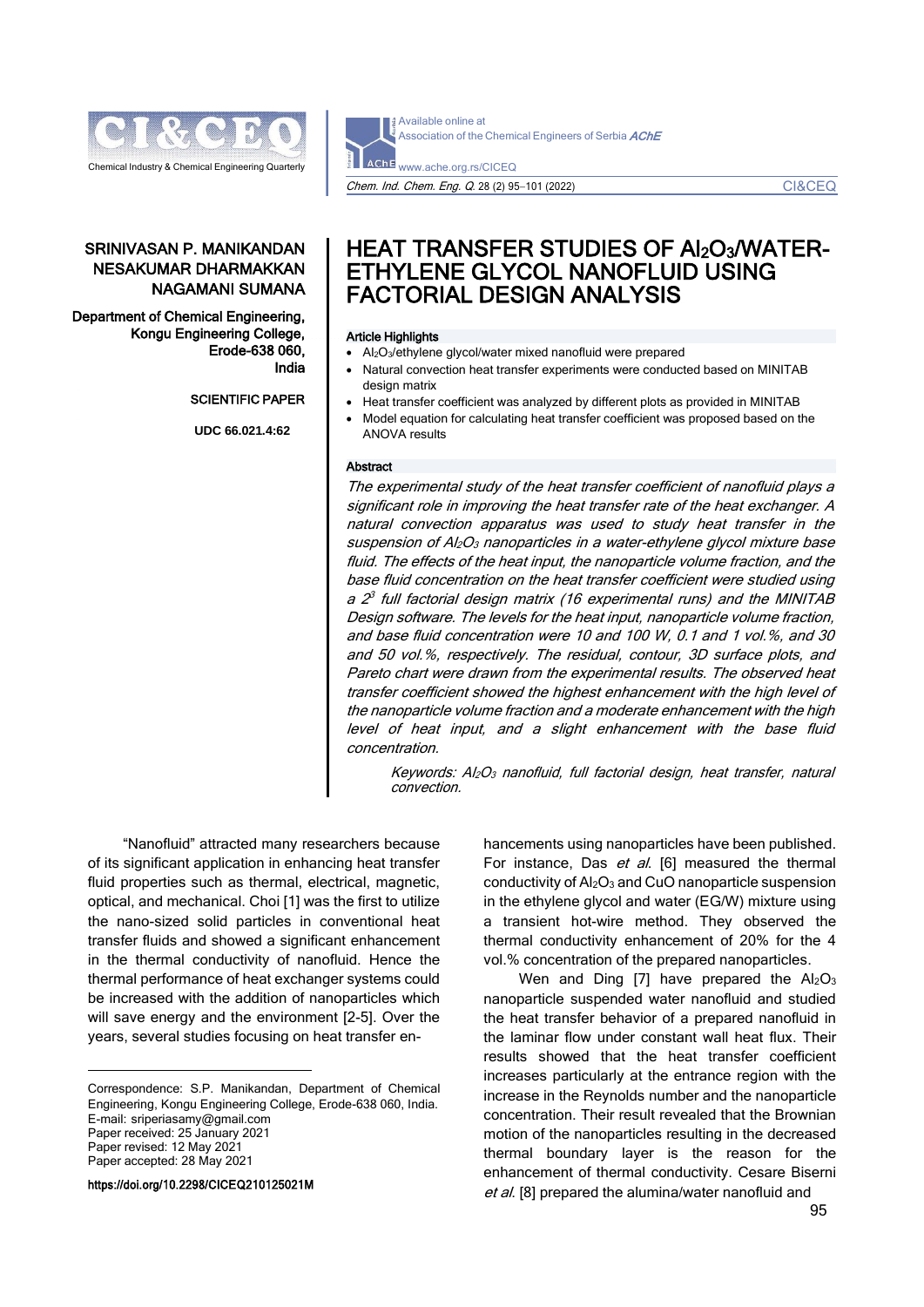studied the natural convection of nanofluid in heterogeneous heating of square cavity. The study proposed the correlation equation to relate the Nusselt and Rayleigh numbers.

Mohebbi et al. [9] studied the effect of the  $\gamma$ -Al<sub>2</sub>O<sub>3</sub> nanoparticle addition in a water-based fluid on the natural convection heat transfer of the corrugated 1 shaped cavity. They have employed the Lattice Boltzmann method for their study. They have examined the impact of the nanoparticle Rayleigh number, solid volume fraction, and the aspect ratio of the grooves cavity on the streamlines and the averaged Nusselt number. They have obtained a positive impact on heat transfer performance by nanoparticle addition. Li and Peterson [10] studied the natural convection heat transfer of the nanofluid prepared by suspending  $Al_2O_3$  nanoparticles (47 nm) in water. The experiments were conducted with different particle volume fractions ranging from 0.5 to 6 vol.%. They have reported the visualization results and the causes of the deterioration of the prepared nanofluid natural convective heat transfer. Pak and Cho [11] studied the hydrodynamic effect and heat transfer behavior of the  $Al_2O_3$  and  $TiO_2$  based nanofluid in a horizontal circular tube. They found that the Nusselt number for the fully developed turbulent flow enhanced significantly concerning the nanoparticle volume fraction and the Reynolds number. They have proposed a new correlation for the turbulent convective heat transfer in nanofluids. Maiga et al. [12] used the Al2O3/ethylene glycol, and Al2O3/water nanofluids were to investigate the turbulent and laminar flow effect of a nanofluid inside circular tubes. They found that the heat transfer enhancement was higher for the Al2O3/ethylene glycol nanofluid when compared to the Al2O3/water nanofluid. The experimental study performed for the  $Al_2O_3$ -water mixture by Nguyen et al. [13] showed the enhancement in the heat transfer coefficient by 40% at 6.8 vol.% of nanoparticles. Al<sub>2</sub>O<sub>3</sub>/water nanofluid was used by Pandey et al. [14] to investigate the heat transfer performance of the prepared nanofluid in a counter flow corrugated plate heat exchanger. They studied the impact of nanofluid and water as coolants on heat transfer, frictional losses, and exergy loss. It was noted that the heat transfer behavior improves with the decrease in the nanoparticle concentration for water–nanofluid systems.

96 Prasad et al. [15] studied the heat transfer effect and friction of Al<sub>2</sub>O<sub>3</sub> nanoparticles dispersed in water in a U-tube heat exchanger. They determined the Nusselt number at various Reynolds numbers and different nanoparticle volume fractions. The study concludes that the maximum increment in the Nusselt number occurs with the maximum Reynolds number.

Huang *et al.* [16] used  $Al_2O_3$  to study the effect of the Al<sub>2</sub>O<sub>3</sub>/water nanofluid on heat transfer and pressure drop characteristics in a chevron-type plate heat exchanger. The study showed that at a constant Reynolds number, the heat transfer enhancement in the nanofluid was better than that in the base fluid. The heat transfer enhancement may be due to the increase in thermal conductivity. Xie et al. [17] prepared a nanofluid with different metal oxide suspensions of nanoparticles (Al2O3, ZnO, SiO2, MgO, and TiO2) in ethylene glycol. The study focused on the thermal conductivity and heat transfer effects. According to their research, the MgO/EG nanofluid showed the highest heat transfer enhancement with 41% improvement in thermal conductivity compared with other suspensions at a volume concentration of 5%.

Satti et al. [18] studied thermal conductivity in the ZnO, Al<sub>2</sub>O<sub>3</sub>, CuO, and SiO<sub>2</sub> nanoparticle suspensions in a water and propylene glycol mixture base fluid. Their operating conditions were temperature ranging from 30 to 90°C and a nanoparticle concentration up to 6 vol.%. Their findings were the thermal conductivity proportionately increases with the nanoparticle concentration and the operating temperature. This result shows that the nanofluid could be utilized for higher temperature applications. Thermal conductivity and heat transfer behavior of graphene, TiO<sub>2</sub>, and ZnO nanoparticles suspended in an ethylene glycol-water mixture was analyzed by Periasamy and Baskar [19- 21]. Their analysis revealed that the thermal conductivity and the heat transfer coefficient were enhanced by increasing the nanoparticle volume fraction. Sahoo et al. [22] and Yu et al. [23] observed that as the nanoparticle loading of  $Al_2O_3$  in the  $40:60$ (water: ethylene glycol) mixture by mass ratio increased, the viscosity of the nanofluid also increased. Huang et al. [24] studied the heat transfer characteristics experimentally using  $Al_2O_3$ nanoparticles in a plate heat exchanger. They concluded that the heat transfer enhanced significantly at a constant Reynolds number than the base fluid without nanoparticles. The thermal conductivity enhancement is the reason for this heat transfer enhancement.

Based on the literature survey, several studies were found concerning the application of nanofluids in heat transfer for improving the efficiency of a heat exchanger. However, the full factorial design has rarely been used to analyze the influence of various input factors on the heat transfer characteristics of nanofluids. In this study, a natural convection heat transfer apparatus was used, whereas  $Al_2O_3$ nanoparticles were suspended in a base fluid mixture of water-ethylene glycol. The effects of input factors such as the heat input, the nanoparticle volume fraction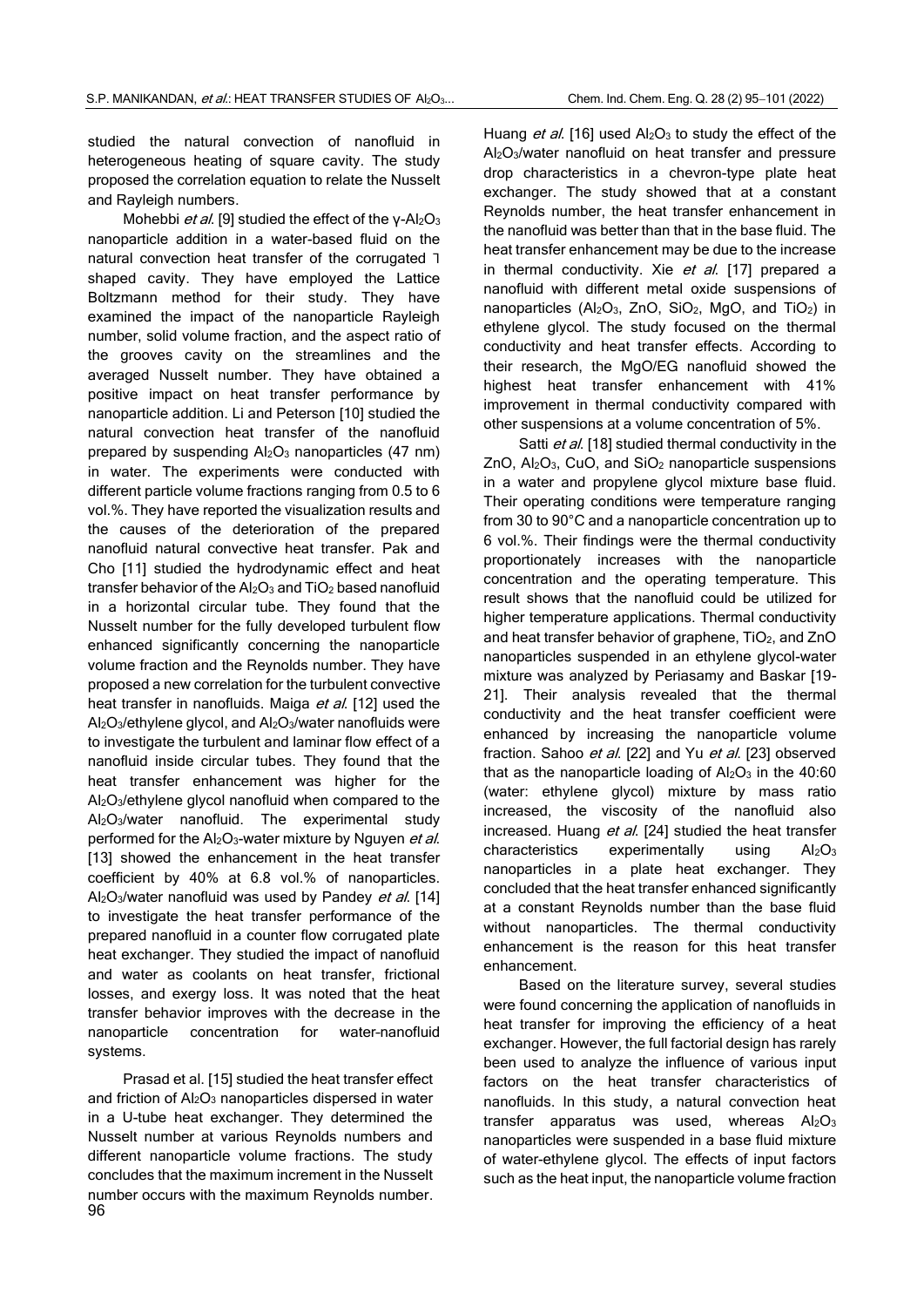and the base fluid concentration on the experimental heat transfer coefficient (hexpnf) were analyzed using the residual plot, Pareto chart, contour plot, and 3D surface plot.

## MATERIALS AND METHODS

#### Experimental procedure

The experiment was conducted in a natural convection experimental setup. The schematic layout and photography of the experimental setup are shown in Figure 1. The experimental setup consists of a vertical stainless steel (SS) tube enclosed in a duct. The diameter and length of the tube are 0.045 m and 0.5 m, respectively. The front side of the rectangular duct is made of a transparent section to facilitate visual observation. The heating was conducted by an electrical heating element embedded in a copper tube. The thermocouples were inserted along the tube to measure the surface temperature at various heights. The tube surface was polished to minimize radiation loss. An ammeter and voltmeter were used for determining the wattage dissipated by the heat source.



Figure 1. Schematic layout and photography of the experimental set up.

The input factors were employed in the experiment as per the design matrix. After the steadystate attainment, the temperatures  $T_1$  to  $T_8$  were noted down. In addition, the ambient temperature was recorded. The experiment was repeated for different input factors based on the MINITAB DOE results. The convective heat transfer coefficient was calculated by the following formulae.

$$
h_{\text{exp},\text{nf}} = \frac{Q}{A(T_s - T_a)}
$$

where  $T<sub>s</sub>$  is the surface temperature calculated as the average temperature between  $T_2$  and  $T_7$ ,  $T_a$  is ambient temperature calculated as the average temperature between  $T_1$  and  $T_8$ , and A is the tube surface.

### Factorial design and analysis

#### Input parameters and their levels

The experiments were conducted at all combinations of the factor levels, as provided by the design software, and the output response (heat transfer coefficient) was determined. Each experimental operating condition was a "Run", the output response was an "Observation," and the entire set of runs was the "Design." [25-27]. A two-level full factorial design was employed with two replications, which provides 16 experimental combinations. Table 1 provides the design summary and factor and level for the full factorial design applied in the present study.

| uesiyii                                |      |     |       |
|----------------------------------------|------|-----|-------|
| Factors                                |      |     | 3     |
| Base design                            |      |     | 3.8   |
| Number of experimental<br>runs         |      |     | 16    |
| Replicates                             |      |     | 2     |
| <b>Blocks</b>                          |      |     | 2     |
|                                        |      |     |       |
|                                        |      |     | Level |
| Input Factors                          | Code | Low | High  |
| Heat Input, W                          | А    | 10  | 100   |
| Nanoparticle volume<br>fraction, vol.% | в    | 0.1 | 1.0   |

|        |  | Table 1. Design summary: factor and level for the full factorial |  |  |  |  |
|--------|--|------------------------------------------------------------------|--|--|--|--|
| design |  |                                                                  |  |  |  |  |

Statistical analysis was applied to investigate the significance of the input factors and their interactions on the output response. Table 2 exhibits the experimental results of the  $2<sup>3</sup>$  full factorial design.

Stepwise regression model for elimination of insignificant factors

The stepwise regression method was used in MINITAB to eliminate the nonsignificant factors. Minitab added or removed a term in the stepwise analysis in each step. In addition, a mixed selection approach, i.e., a combination of the forward and backward selection of variables, is used. The results of the stepwise regression model were tabulated and shown in Table 3. Since the values of  $R^2$  and  $R^2$ <sub>adj</sub> were close to each other, the model did not include insignificant parameters [28]. The developed regression equation in its coded form is provided below. *n.<br>h, nf =* 0.258A+43.6B+1.24C−15.2

$$
h, nf = 0.258A + 43.6B + 1.24C - 15.2
$$

## RESULTS AND DISCUSSION

## Residual plots for the heat transfer coefficient of Al2O3/EG/W nanofluids

In statistics, a residual plot is used for finding the fitness of data for the performed experimental results. A residual plot is drawn by taking the independent variable on the horizontal axis and the residual values on the vertical. Figure 2 presents the residuals versus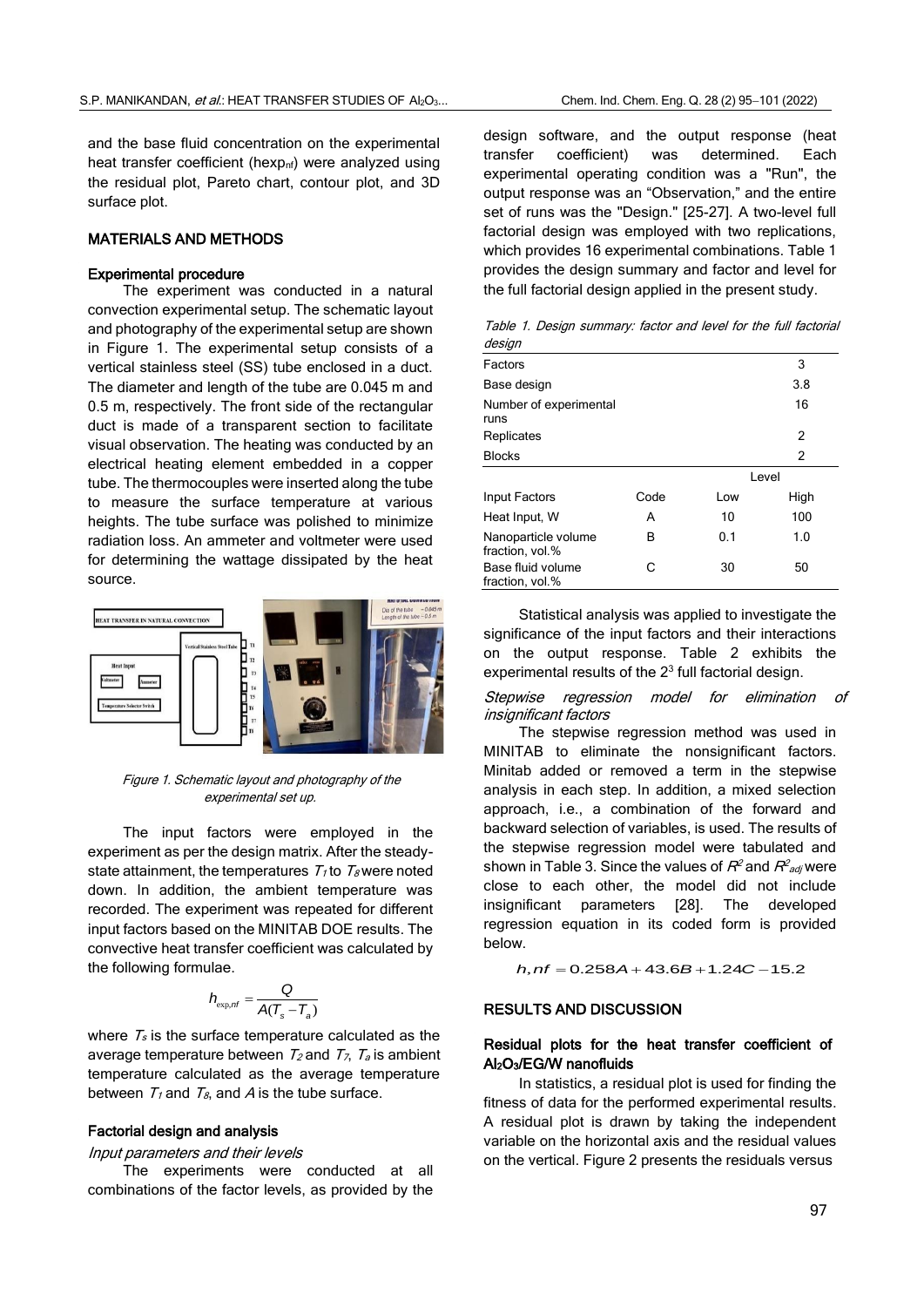### S.P. MANIKANDAN, et al.: HEAT TRANSFER STUDIES OF Al<sub>2</sub>O<sub>3</sub>... Chem. Ind. Chem. Eng. Q. 28 (2) 95–101 (2022)

Table 2. Experimental results of 2 3 full factorial design

| Factorial input variable |                |                         |                                             |                                           |                                           |  |
|--------------------------|----------------|-------------------------|---------------------------------------------|-------------------------------------------|-------------------------------------------|--|
| Standard<br>order        | Run            | Α                       | В                                           | C                                         | Response<br>variable, hexpnf,<br>(W/m2 K) |  |
|                          | order          | Heat<br>Input, Q<br>(W) | Nanoparticle<br>volume fraction<br>(vol. %) | Base fluid<br>volume fraction<br>(vol. %) |                                           |  |
| $\mathbf{1}$             | 4              | 100                     | 1.0                                         | 50                                        | 114                                       |  |
| $\overline{2}$           |                | 10                      | 0.1                                         | 30                                        | 28                                        |  |
| 3                        | 3              | 10                      | 1.0                                         | 50                                        | 102                                       |  |
| 4                        | 5              | 10                      | 0.1                                         | 30                                        | 31                                        |  |
| 5                        | 7              | 10                      | 1.0                                         | 50                                        | 92                                        |  |
| 6                        | 6              | 100                     | 0.1                                         | 30                                        | 42                                        |  |
| 7                        | 8              | 100                     | 1.0                                         | 50                                        | 108                                       |  |
| 8                        | $\overline{2}$ | 100                     | 0.1                                         | 30                                        | 48                                        |  |
| 9                        | 15             | 10                      | 1.0                                         | 50                                        | 87                                        |  |
| 10                       | 14             | 100                     | 0.1                                         | 30                                        | 65                                        |  |
| 11                       | 12             | 100                     | 1.0                                         | 50                                        | 118                                       |  |
| 12                       | 9              | 10                      | 0.1                                         | 30                                        | 30                                        |  |
| 13                       | 11             | 10                      | $1.0$                                       | 50                                        | 82                                        |  |
| 14                       | 10             | 100                     | 0.1                                         | 30                                        | 38                                        |  |
| 15                       | 16             | 100                     | 1.0                                         | 50                                        | 106                                       |  |
| 16                       | 13             | 10                      | 0.1                                         | 30                                        | 33                                        |  |

| Table 3. Factorial fit and stepwise regression results for h, nf versus A, B, C |          |                |           |       |       |  |
|---------------------------------------------------------------------------------|----------|----------------|-----------|-------|-------|--|
| Term                                                                            | Coef     | <b>SE Coef</b> | Т         | P     |       |  |
| Constant                                                                        | $-15.13$ | 11.28          | $-1.35$   | 0.203 |       |  |
| A                                                                               | 0.25833  | 0.05609        | 4.61      | 0.001 |       |  |
| B                                                                               | 43.611   | 5.609          | 7.78      | 0.000 |       |  |
| С                                                                               | 1.2375   | 0.2524         | 4.90      | 0.000 |       |  |
| S                                                                               | 10.096   |                |           |       |       |  |
| $R-Sq$                                                                          | 89.8%    |                |           |       |       |  |
| $R-Sq(adi)$                                                                     | 87.3%    |                |           |       |       |  |
| Source                                                                          | DF       | Seg SS         | <b>MS</b> | F     | P     |  |
| Regression                                                                      | 3        | 10774.7        | 3591.6    | 35.23 | 0.000 |  |
| Residual error                                                                  | 12       | 1223.3         |           | 101.9 |       |  |
| Pure error                                                                      | 8        | 31.5           |           |       |       |  |
| Total                                                                           | 15       | 11998          |           |       |       |  |

the fitted values, histogram, and the residuals versus the order of the data for the convective heat transfer coefficient. Based on the present study, most of the data are linearly associated, and hence the model is best fitted with the obtained data. The residual plot also shows the interaction between the input factors and the output response. All these residual plots clearly show the fitness of the present research data. A good fit within the limit is also observed, indicating no unexpected errors in the developed model [29].

## Pareto chart for the heat transfer coefficient of Al2O3/EG/W nanofluids

Pareto chart is very useful in identifying the significant factors and their interactions on the response factor for the given experimental results [30].



Figure 2. Residual plots for heat transfer coefficient of nanofluids.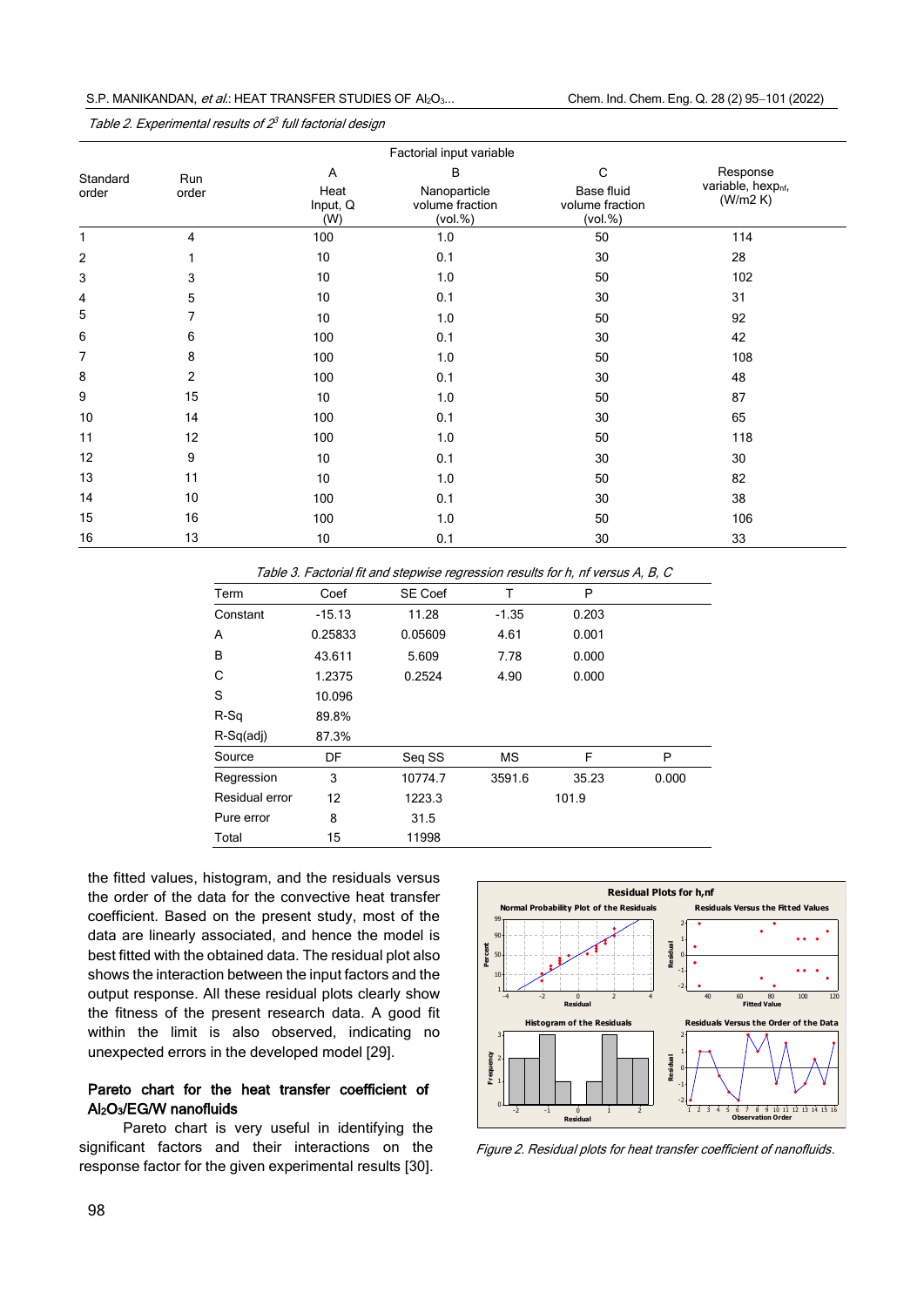The Pareto chart is plotted with the response factor of the convective heat transfer coefficient to segregate the crucial factors from insignificant factors. Figure 3 shows the Pareto chart of the standardized effects on the heat transfer coefficient of nanofluids. In this Figure, the bars represent factors  $B$  (nanoparticle volume fraction),  $A$  (heat input),  $AB$  (interaction of  $A$ and  $B$ ), and  $C$  (base fluid volume fraction) cross the reference line (i.e., 2.31). These factors are statistically significant at the 0.05 level with the current model terms.



Figure 3. Pareto chart of the standardized effects on heat transfer coefficient of Nanofluids.

## Contour plot for heat transfer coefficient of Al2O3/EG/W nanofluids

The effects of the process variables, such as the heat input, nanoparticle volume fraction, and base fluid concentration, are optimized by the full factorial design. A three-dimensional contour plot was drawn from the developed model, as shown in Figures 4(a) and (b). Figure 4(a) depicts the contour plot for the heat transfer coefficient concerning the input factors A and C. A contour plot shows a 2-dimensional view in which all points with the same response are linked to produce contour lines. Contour plots help investigate the effect on the desired response for the operating conditions. It was observed from figure 4(a) that the heat transfer coefficient (output response) varies between the ranges from  $45 \text{ W/(m²K)}$  to  $105$  $W/(m^2K)$  based on the variations on both A (heat input) and  $C$  (base fluid volume fraction). With increasing the heat input and the base fluid concentration, the heat transfer coefficient increases significantly, which shows that the heat input and the base fluid concentration favor the heat transfer enhancement.

Figure 4(b) provides the contour plot for the heat transfer coefficient for the input factors  $A$  and  $B$ . The heat transfer coefficient increases gradually for the heat input and the nanoparticle volume fraction. The maximum enhancement of 105 W/( $m^2K$ ) was

observed at the heat input of 100 W and the nanoparticle volume fraction of 1.0 vol.%. This result shows that the nanoparticle addition significantly enhances the heat transfer characteristics of the base fluid used in industries.



Figure 4. Contour plot for heat transfer coefficient of nanofluids.

## 3D surface plot for the heat transfer coefficient of Al2O3/EG/W nanofluids

The surface plot for the heat transfer coefficient concerning input factors  $B$  and  $A$  is shown in Figure 5. The heat transfer coefficient increases gradually for the nanoparticle volume fraction and the heat input. The maximum thermal conductivity enhancement was observed at a nanoparticle fraction of 1.0 vol.% and heat input of 100 W.



Figure 5. 3D surface plot for heat transfer coefficient of nanofluids.

An experiment was performed at the optimum conditions to validate the developed equation. As a result, a good agreement between the experimental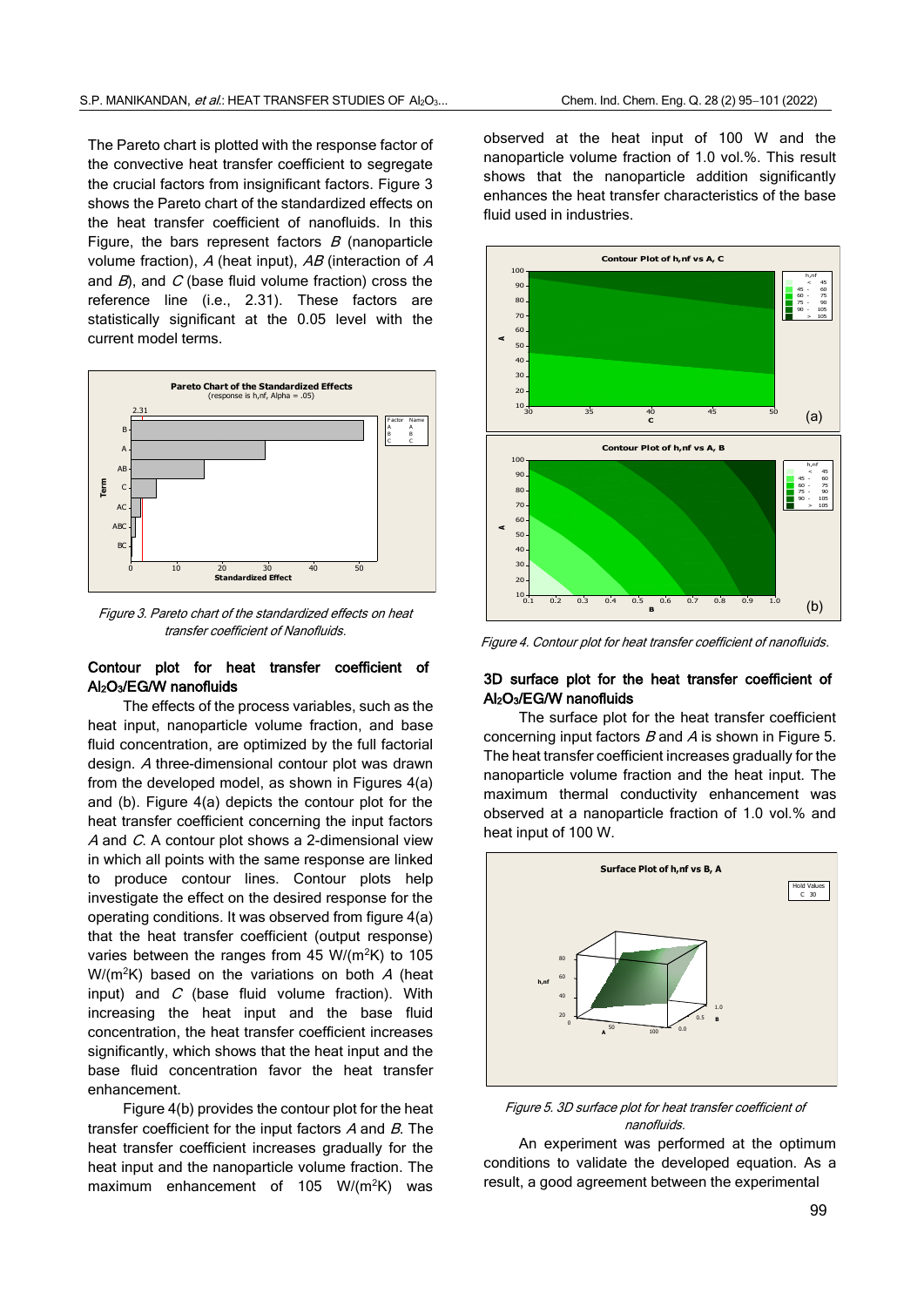values and the values calculated by the developed equation was observed. Furthermore, it was also noticed that the heat transfer coefficient variations fall within ±5% deviation, which shows the accuracy of the developed equation.

## **CONCLUSION**

The effect on the heat transfer coefficient of the Al2O<sup>3</sup> nanoparticle suspended ethylene glycol/water base fluid was analyzed using the  $2<sup>3</sup>$  full factorial design matrix and the MINITAB design software. The influence of the heat input  $(A)$ , nanoparticle volume fraction  $(B)$ , and base fluid volume fraction  $(C)$  was studied in a natural convection heat transfer apparatus. The obtained results were analyzed by plotting residual, contour, 3D surface plots, and the Pareto chart. Based on the residual plot, most of the data are linearly fitted, and hence the model is best fitted for the present study. The maximum heat transfer coefficient of 125 W/( $m<sup>2</sup>K$ ) was observed corresponding to the heat input of 100 W, the nanoparticle fraction of 1.0 vol.%, and the 50 vol.% base fluid concentration. It may be concluded from the results of the contour and surface plots that the heat transfer coefficient increases gradually by increasing the heat input, nanoparticle concentration, and base fluid concentration.

#### Acknowledgment

The authors thank the management of Kongu Engineering College for the contribution of the SEED Grand and the Department of Chemical Engineering for the facility provided.

#### **REFERENCES**

- [1] S.U.S. Choi, S. Lee, S. Li, J.A. Eastman, J. Heat Transfer 121 (1999) 280-289.
- [2] I.M. Shahrul, I.M. Mahbubul, R. Saidur, S.S. Khaleduzzaman, M.F.M. Sabri, M.M. Rahman, Numer. Heat Transfer Part A: Appl. 65 (2014) 699–713.
- [3] I.M. Shahrul, I.M. Mahbubul, R. Saidur, M.F.M. Sabri, S.S. Khaleduzzaman, J. Chem. Eng. Jpn. 47 (2014) 340–344.
- [4] I.M. Shahrul, I.M. Mahbubul, R. Saidur, M.F.M. Sabri, M.A. Amalina, S.S. Khaleduzzaman, Adv. Mater. Res. 832 (2014) 154–159.
- [5] C.Y. Lin, J.C. Wang, T.C. Chen, Appl. Energy 88 (2011)

4527–4533.

- [6] S.K. Das, N. Putra, P. Thiesen, W. Roetzel, J. Heat Transfer 125 (2003) 567-574.
- [7] D. Wen, Y. Ding, Int. J. Heat Mass Transfer 47 (2004) 5181– 5188.
- [8] I. Rashidi, O. Mahian, G. Lorenzini, C. Biserni, S. Wongwises, Int. J. Heat Mass Transfer 74 (2014) 391–402.
- [9] R. Mohebbi, S. H. Khalilabad, Y. Ma, J. Appl. Fluid Mech. 12 (2019) 1151-1160.
- [10] H.C. Li, G.P. Peterson, Adv. Mech. Eng. 2 (2010) 1-10.
- [11] B.C. Pak, Y. Cho, Exp. Heat Transfer 11 (1998) 151–170.
- [12] S.E.B. Maiga, C.T. Nguyen, N. Galanis, G. Roy, Superlattices Microstruct. 35 (2004) 543–557.
- [13] C.T. Nguyen, G. Roy, C. Gauthier, N. Galanis, Appl. Therm. Eng. 27 (2007) 1501–1506.
- [14] S.D. Pandey, V.K. Nema, Exp. Therm. Fluid Sci. 38 (2012) 248–256.
- [15] P.V. Durga Prasad, S. Gupta, M. Sreeramulu, L.S. Sundar, M.K. Singh, A.C.M. Sousa, Exp. Therm. Fluid Sci. 62 (2015) 141–150.
- [16] D. Huang, Z. Wu, B. Sunden, B, Int. J. Heat Mass Transfer 89 (2015) 620–626.
- [17] H. Xie, W. Yu, W. Chen, J. Exp. Nanosci. 5 (2010) 463-472.
- [18] J.R. Satti, D.K. Das, D. Ray, Int. J. Heat Mass Transfer 107 (2017) 871–881.
- [19] S.P. Manikandan, R. Baskar, Chem. Ind. Chem. Eng. Q. 24 (2018) 309-318.
- [20] S.P. Manikandan, R. Baskar, Chem. Ind. Chem. Eng. Q. 27 (2021) 15-20.
- [21] S.P. Manikandan, R. Baskar, Chem. Ind. Chem. Eng. Q. 27 (2021) 177-187.
- [22] B.C. Sahoo, R.S. Vajjha, R. Ganguli, G.A. Chukwu, D.K. Das, Pet. Sci. Technol. 27 (2009) 1757–1770.
- [23] W. Yu, H. Xie, Y. Li, L. Chen, Q. Wang, Powder Technol. 230 (2012) 14–19.
- [24] D. Huang, Z. Wu, B. Sunden, Exp. Therm. Fluid Sci. 72 (2016) 190–196.
- [25] R. V. Lenth, Technometrics 31 (1989) 469-473.
- [26] R. L. Plackett, J. P. Burman, Biometrika 33 (1946) 305-325.
- [27] H. Rostamian, M. N. Lotfollahi, Period. Polytech. Chem. Eng. 60 (2016) 93-97.
- [28] B.L. Dehkordi, A. Ghadimi, S.C. Henk, Metselaar, J. Nanopart. Res. 15 (2013) 1-9.
- [29] S.P. Manikandan, R. Baskar, Period. Polytech. Chem. Eng. 62 (2018) 317-322.
- [30] M. Khajeh, Food Chem. 129 (2011) 1832- 1838

.